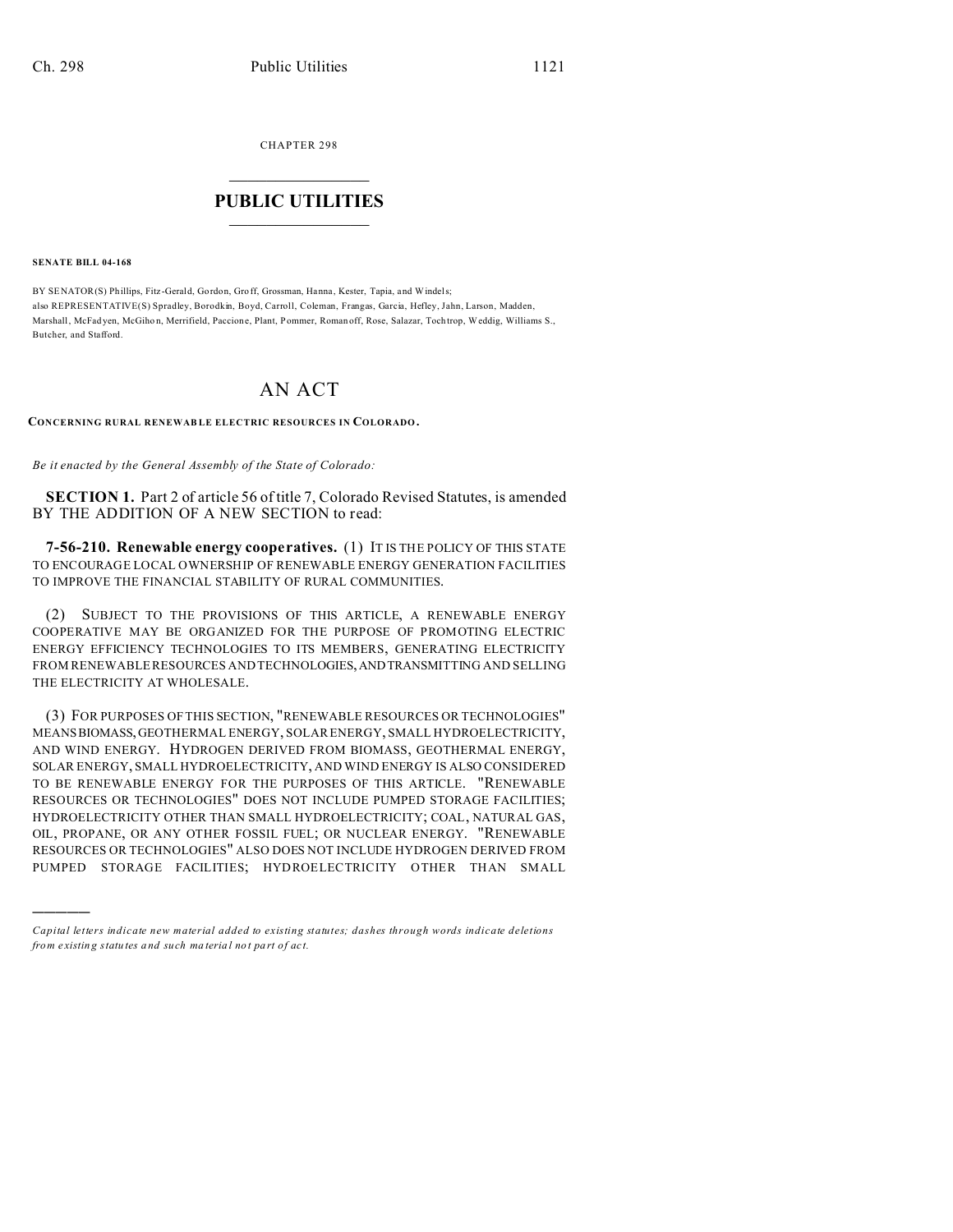HYDROELECTRICITY; COAL, NATURAL GAS, OIL, PROPANE, OR ANY OTHER FOSSILFUEL; OR NUCLEAR ENERGY.

**SECTION 2.** Part 5 of article 56 of title 7, Colorado Revised Statutes, is amended BY THE ADDITION OF A NEW SECTION to read:

**7-56-510. Renewable energy cooperatives - powers.** (1) IN ADDITION TO THE POWERS GRANTED IN THIS ARTICLE, RENEWABLE ENERGY COOPERATIVES MAY GENERATE ELECTRICITY FROM RENEWABLE RESOURCES OR TECHNOLOGIES AND TRANSMIT AND SELL ELECTRICITY AT WHOLESALE.

(2) NO RENEWABLE ENERGY COOPERATIVE SHALL SELL ELECTRICITY AT RETAIL OR HAVE A CERTIFICATED TERRITORY IN THE STATE EXCEPT AS ALLOWED FOR ITS OWN SERVICE OR PURSUANT TO PUBLIC UTILITY LAW OR OTHER LEGAL AUTHORITY.

**SECTION 3.** Part 1 of article 75 of title 35, Colorado Revised Statutes, is amended BY THE ADDITION OF A NEW SECTION to read:

**35-75-111.5. Issuance of bonds to construct renewable energy generation facilities and electric transmission lines - renewable energy cooperatives.** (1) TO FACILITATE THE TRANSMISSION OF ELECTRICITY GENERATED BY A RENEWABLE ENERGY COOPERATIVE ESTABLISHED PURSUANT TO SECTION 7-56-210, C.R.S., THE AUTHORITY MAY ISSUE REVENUE BONDS IN AMOUNTS SUFFICIENT TO PAY THE FOLLOWING DESCRIBED COSTS OF CONSTRUCTION, UPGRADING, AND ACQUISITION, INCLUDING ANY REQUIRED INTEREST ON THE BONDS DURING CONSTRUCTION, UPGRADING, AND ACQUISITION, PLUS ALL AMOUNTS REQUIRED FOR THE COSTS OF BOND ISSUANCE AND ANY REQUIRED RESERVES ON THE BONDS:

(a) CONSTRUCTION OF RENEWABLE ENERGY GENERATION FACILITIES;

(b) CONSTRUCTION OR UPGRADING OF ELECTRIC TRANSMISSION LINES AND APPURTENANCES TO BE USED FOR THE TRANSFER OF ELECTRICITY AT ONE HUNDRED FIFTEEN KILOVOLTS OR GREATER;

(c) ACQUISITION OF THE RIGHT-OF-WAY ON WHICH RENEWABLE ENERGY GENERATION FACILITIES OR ELECTRIC TRANSMISSION LINES AND APPURTENANCES TO BE USED FOR THE TRANSFER OF ELECTRICITY AT ONE HUNDRED FIFTEEN KILOVOLTS OR GREATER ARE TO BE CONSTRUCTED; AND

(d) CONSTRUCTION OR UPGRADING OF ELECTRIC DISTRIBUTION LINES AND APPURTENANCES TO BE USED TO CONNECT RENEWABLERESOURCESORTECHNOLOGIES TO ELECTRIC TRANSMISSION LINES AND APPURTENANCES.

(2) REVENUE BONDS, AND INTEREST THEREON, ISSUED PURSUANT TO THIS SECTION SHALL BE PAYABLE FROM REVENUES DERIVED FROM USE OF THE RENEWABLE ENERGY GENERATION FACILITIES OR ELECTRIC TRANSMISSION LINES CONSTRUCTED, UPGRADED, OR ACQUIRED THROUGH THE USE OF BOND PROCEEDS.

(3) REVENUE BONDS, INCLUDING REFUNDING REVENUE BONDS, ISSUED HEREUNDER SHALL NOT CONSTITUTE AN INDEBTEDNESS OF THE STATE, NOR SHALL THEY CONSTITUTE INDEBTEDNESS WITHIN THE MEANING OF ANY CONSTITUTIONAL OR